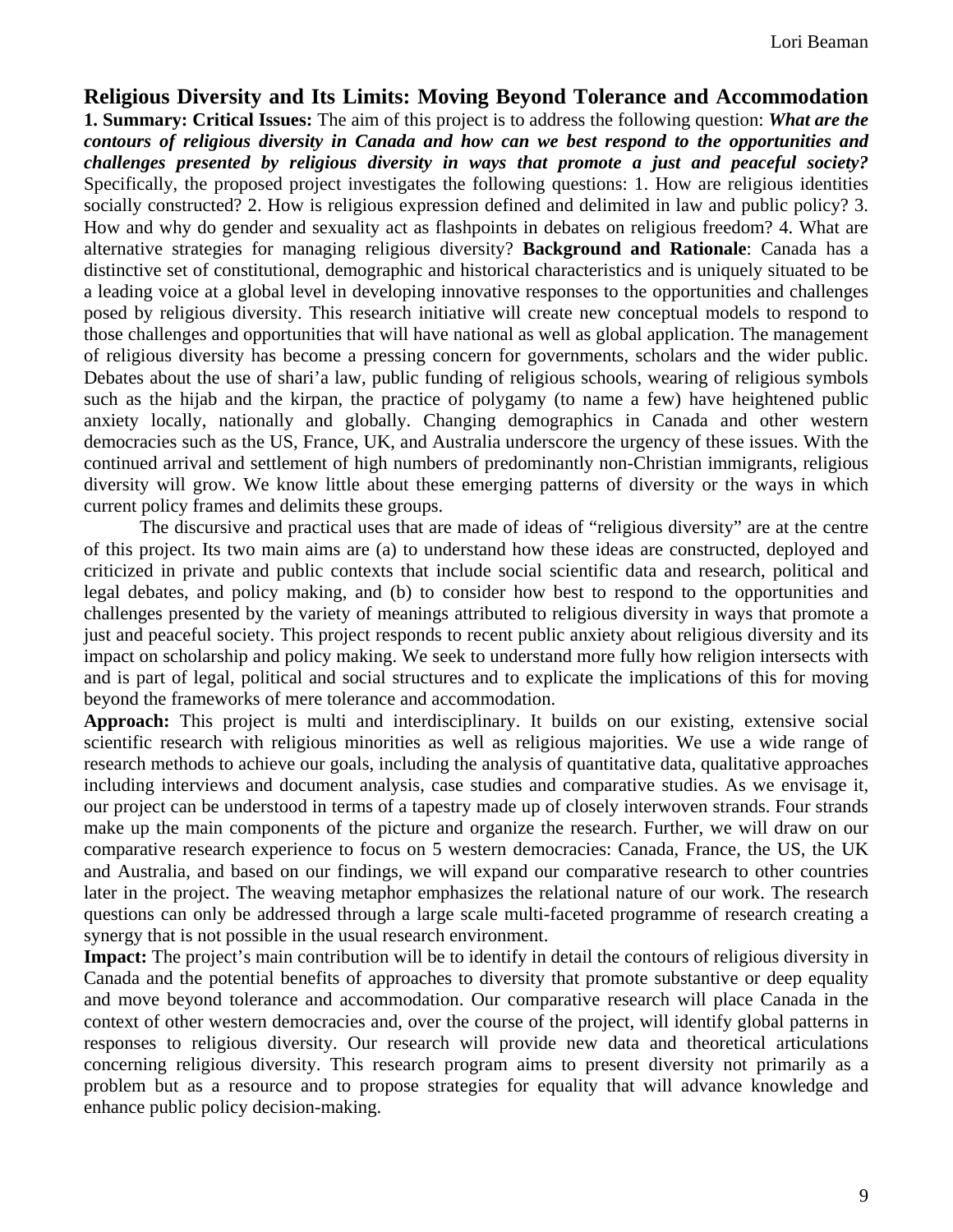# **Religious Diversity and Its Limits: Moving Beyond Tolerance and Accommodation**

**2. Detailed Description:** The aim of this project is to address the following question: *What are the contours of religious diversity in Canada and how can we best respond to the opportunities and challenges presented by religious diversity in ways that promote a just and peaceful society?* The project will operationalize this in terms of four interrelated strands of research, each with its own subquestion: 1. How are religious identities socially constructed? We will explore the ways in which religion is understood and represented in social discourses, public institutions, and social statistics; 2. How is religious expression defined and delimited in law and public policy? We will examine the underlying assumptions about what constitutes "real" religion and the impact of those assumptions on the ways in which limits are set on religious expression; 3. How and why do gender and sexuality act as flashpoints in debates on religious freedom? We will analyse the debates that seem to bring religion into conflict with gender and sexuality and explore ways to move past the impasse that these appear to create; 4. What are alternative strategies for managing religious diversity? We will critically assess strategies of inclusion, reciprocity, recognition and equality. The project's main **contribution** will be to detail the contours of religious diversity within Canada and the potential benefits and drawbacks of alternative understandings of religious equality in comparative context with other countries.

**Background and Rationale:** Religious diversity is a contested concept. As understood by our team, it refers to differences between sets of shared beliefs, feelings, values, activities, normative codes and organizations relative to claims about the sacred or the ultimately significant. Religious diversity can be studied at the level of individuals, localities, countries or continents. It is implicated in notions of majorities, pluralities and minorities among the collectivities that identify themselves, and/or are identified, by their religions (designated here as "religious communities" for the sake of convenience). The discursive and practical uses that are made of ideas of "religious diversity" are at the centre of this project. Its two main aims are (a) to understand how these ideas are constructed, deployed and criticized in private and public contexts that include social scientific data and research, political and legal debates, and policy making, and (b) to consider how best to respond to the opportunities and challenges presented by the variety of meanings attributed to religious diversity in ways that promote a just and peaceful society. This project responds to recent public anxiety about religious diversity and its impact on scholarship and policy making, with the aim to move beyond discourses of tolerance and accommodation.

Canada has a distinctive set of constitutional, demographic and historical characteristics and is uniquely situated to be a leading voice at a global level in developing innovative responses to the opportunities and challenges posed by religious diversity. This research initiative will create new conceptual models to respond to those challenges and opportunities that will have national as well as global application. The management of religious diversity has become a pressing concern for governments, scholars and the wider public. Debates about the use of shari'a law, public funding of religious schools, wearing of religious symbols such as the hijab and the kirpan, the practice of polygamy and the refusal of some civil servants on religious grounds to perform same-sex marriages (to name a few) have heightened public anxiety locally, nationally and globally. Changing demographics in Canada and other western democracies such as the US, France, UK, and Australia underscore the urgency of these issues. With the continued arrival and settlement of high numbers of predominantly non-Christian immigrants, religious diversity will grow (Beyer 2005a; Bowlby 2004, 2006; Brodeur 2005). We know little about these emerging patterns of diversity or the ways in which current policy frames and delimits these groups. While an important component of our project is explicating diverse approaches to governance of religious diversity in Canada so too is comparison with other countries.

Our project addresses the following core problem: the dominant approaches to religious diversity, including "tolerance" and "reasonable accommodation," and the public understanding of most religious groups fail to take proper account of the complex nature of religious communities, the cultural, political and legal terrain that religious groups must negotiate, and the global forces at work in relation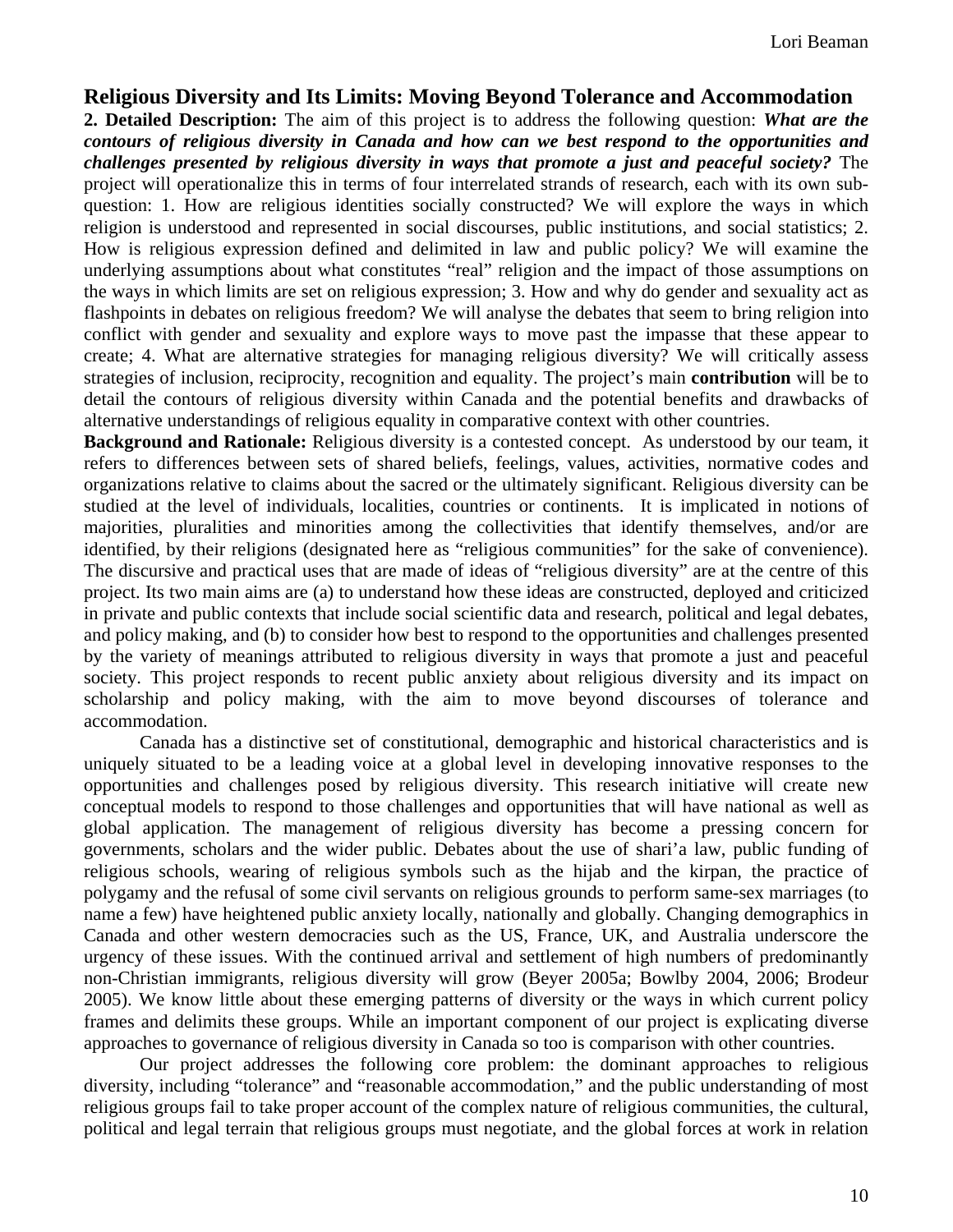to religion. We seek to understand more fully how religion intersects with legal, political and social structures and to explicate the implications of this for moving beyond the frameworks of tolerance and accommodation.

 The study of religion in contemporary society, culture and politics requires an interdisciplinary approach that has three points of focus which are shared by all 4 strands: *Empirical*: How are groups constructed around religious identities? What is the role of the state, the groups themselves, and social institutions in that process? How do they negotiate their identities? What role do transnational links play in these processes? How does religion contribute to social structure and cultural values? *Theoretical:* How can religious identity be conceptualized to acknowledge the intersections of multiple identities? How should limits on the expression of religious beliefs and practices be formulated and articulated? *Policy-oriented*: How can state institutions implement strategies that facilitate diversity simultaneously with cohesion? How can state institutions adequately respond to the needs of diverse religious groups?

**The Project Design:** This project is multi and interdisciplinary. It builds on our existing, extensive social scientific and empirical research with religious minorities (including Muslims, Hindus, Buddhists, Sikhs, minority Christian groups such as Jehovah's Witnesses and Latter-day Saints, new religious movements and Wiccans) as well as religious majorities. Some of our team members are members of a wide range of faith communities and all of us have built the rapport necessary to conduct research with religious groups. Our project can be understood in terms of a tapestry made up of closely interwoven strands. Each strand is an integral part of the overall picture and each acquires meaning through its interrelationship with the other strands. Four strands make up the main components of the picture and organize the research. Each strand draws on and further develops our comparative research experience to focus, for the first three years, with 5 western democracies: Canada, the US, France, the UK and Australia. Based on our findings and team expertise, other countries (including non-western democracies) will be then added. The weaving metaphor emphasizes the relational nature of our work. The research questions can only be addressed through a large scale multi-faceted programme of research creating a synergy that is not possible in the usual research environment. The impact of this project promises to be significant and sustained.

| Leaders:            | Leaders:               | Leaders:                  | Leaders:                |
|---------------------|------------------------|---------------------------|-------------------------|
| Bever               | Beaman (PI)            | Eisenberg<br>Dickey Young |                         |
| Lefebvre            | <b>Beckford</b>        | Nason-Clark               | Klassen                 |
|                     |                        |                           |                         |
| Strand 1            | Strand 2               | Strand 3                  | Strand 4                |
| How are religious   | How is religious       | How and why do gender     | What are alternative    |
| identities socially | expression defined and | and sexuality act as      | strategies for managing |
| constructed?        | delimited?             | flashpoints?              | religious diversity?    |

**PROJECT OVERVIEW** 

**The Research Strands: Strand 1 (Leaders:** Beyer and Lefebvre **Members:** Bramadat, Brodeur, Bowlby, Helland, Wilkinson, Palmer, Reimer**)** *How are religious identities socially constructed?* This strand will focus on the social and cultural context in which people, institutions, and narratives conceptualize and construct religious identities. It will critically assess how religion is understood, shaped, and deployed as a category of identity within various discursive contexts such as the media, education, scientific research environments, and religious groups themselves. We will be guided by the following questions: 1.What are the contours of dominant conceptualizations of religious identities in research and in public discourses? 2. How are cultural diversity and religious diversity related in our understandings of multiculturalism and religious identity? 3. How do value differences help shape our notions of religious identities? 4. How have patterns of immigration been instrumental in problematizing and framing religious identities, and with what consequences? 5. How do assumptions that religious identities are internally homogeneous have an impact on how differences within religious categories are managed and negotiated? 6. What are the dynamics of religious identity construction in social institutions such as education, the media and religious organizations? 7. What narratives of national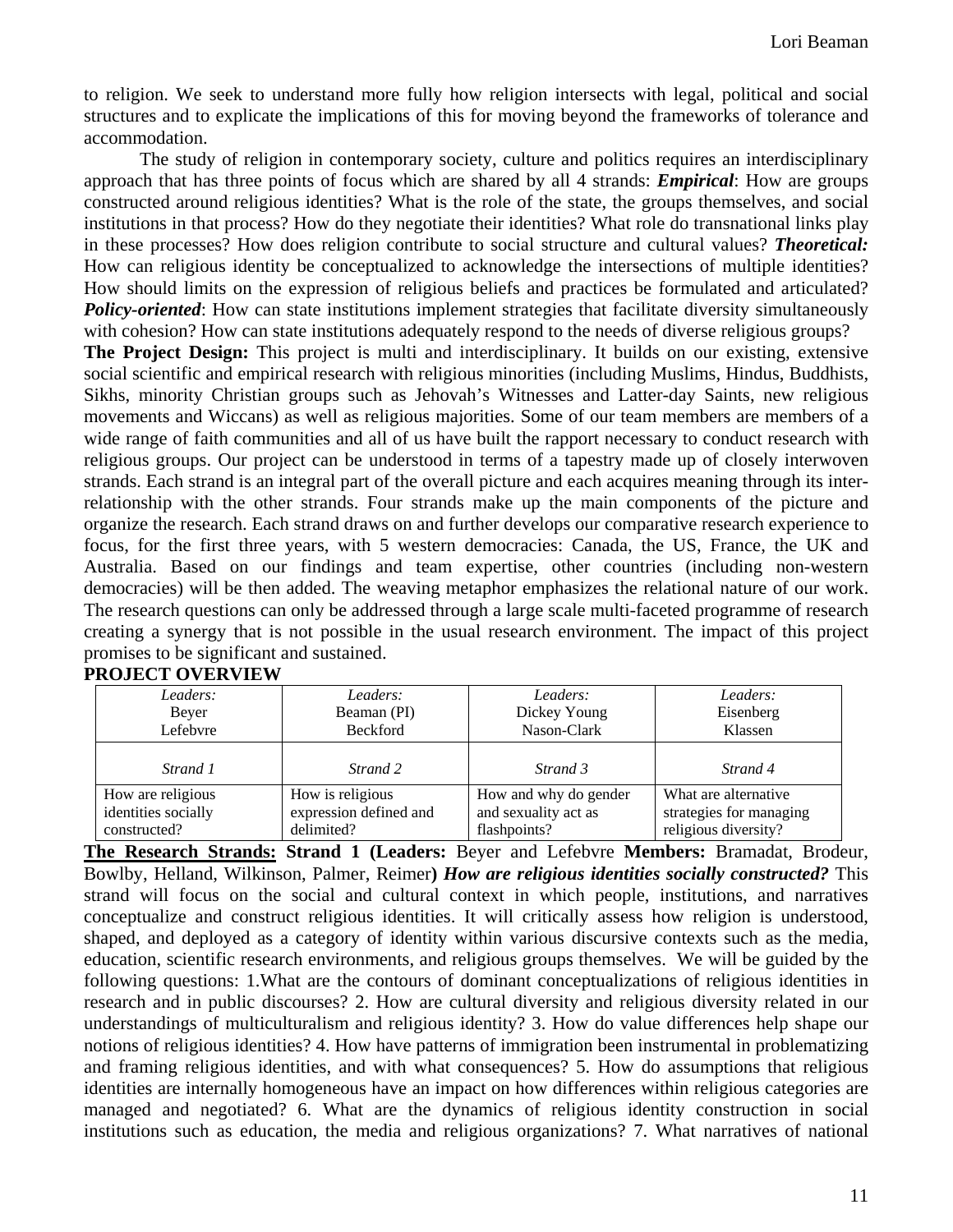identity (both in Canada and Québec) are implicated in constructions of religious identities?

 In the area of research inquiries, for example, Census Canada asks one religious identity question every ten years which allows only a single and unequivocal answer, thereby making religious identity seem more straightforward and categorical than it may be. The census, a major source of information about religious diversity in Canada, does not allow for multiple or hybrid religious identities, nor in the case of non-Christians, for internal variances within any particular religious tradition (there is more nuance in the Christian categories). Other important Statistics Canada research, such as the 2002 Ethnic Diversity Survey and the 2007 Longitudinal Survey of Immigrants in Canada, included questions about religious identity and participation but the way these questions were framed may have captured only a limited range of religious identity and rendered diverse forms on participation entirely invisible. One project will examine the underlying assumptions about religion and religious identity implicit in the design of this and similar research from other agencies, including the national surveys conducted through Bibby's Project Canada Series (Bibby 2009, 2006, 1993, 1987) and Project Teen Canada Series (2001, 1992, 1985) and polls by Gallup, Environics and Ipsos-Reid (Bowen 2004). We will include in our research "religious nones" who constitute a category about which little is known and who often act as the empirical basis for claims about the degree to which a society is secular (Stahl in press and 2006).

 Many debates frame the differences among religious identities with reference to differences in values, arguing for or against particular forms of religious expression in terms of whether or not they accord with a presumed or accepted set of overarching and common values, such as human rights and gender equality. For example, in the United Kingdom both proponents and opponents of religious face covering use the language of values, each using the same values to support their position (Woodhead 2009). Moreover, certain markers of religious identity can act to authorize participation in public life (Williams 2007b; Boyer et al. 2004; Warren et Gagné 2003; Warner and Wittner 1998). In Canada, the idea of multiculturalism, on-the-ground cultural diversity and the values of human rights, democracy, and equality would seem to advocate religious diversity itself as a positive value to be fostered and encouraged; and yet the same values language often appears in arguments for restricting the range of acceptable religious expression. In Québec, interculturalism has emerged as a concept within which religious identities are to be understood (Bouchard & Taylor 2008; Palard et al. 2006; Labelle 2000; Gagnon 2000; Gagnon et Raffaele 2007) and the memory of the grande noirceur (Warren 2002) acts as a cautionary tale about religion in the public sphere. One project will explicate and trace the development of the underlying sets of value assumptions that act as the presumed shared understandings for framing and managing religious diversity, in Québec, in other regions of Canada and in other countries.

 Curricula and debates concerning religion in education centre on two aspects that are sometimes regarded as alternatives: some advocate teaching about religion and religious diversity as a way of increasing the understanding of religion, while others favour religiously based education especially through publicly supported religiously identified schools and curricula (Ouellet 2005; Ministère de l'éducation 1999; cf. Bramadat). Recent experiences and debates in provinces such as Newfoundland, Québec, and Ontario indicate that choosing between or combining these alternatives is not straightforward, and the adoption of different strategies in other countries indicates that outcomes may not be as anticipated (Tamney 1988, 1992). Another project will engage in a broadly based comparison of how religion is included in various education systems in different countries with a view to discerning the consequences specifically for the breadth of religious identities and religious practice.

According to a recent Angus Reid poll conducted for Maclean's (May 4, 2009) many Canadians hold negative opinions about minority religious groups. Thus, there would seem to be a disjuncture between the abstract value of "multicultural diversity" and the way many Canadians think and act. Portrayals of religion and religious diversity in mass media do not necessarily follow the same constraints and patterns that dominate in scientific research, in public policy, (e.g. multiculturalism, prisons), in educational curricula, or in the law courts (which we explore in detail in strand 2). And yet they arguably have a significant effect on how the public sees and understand the varied religious forms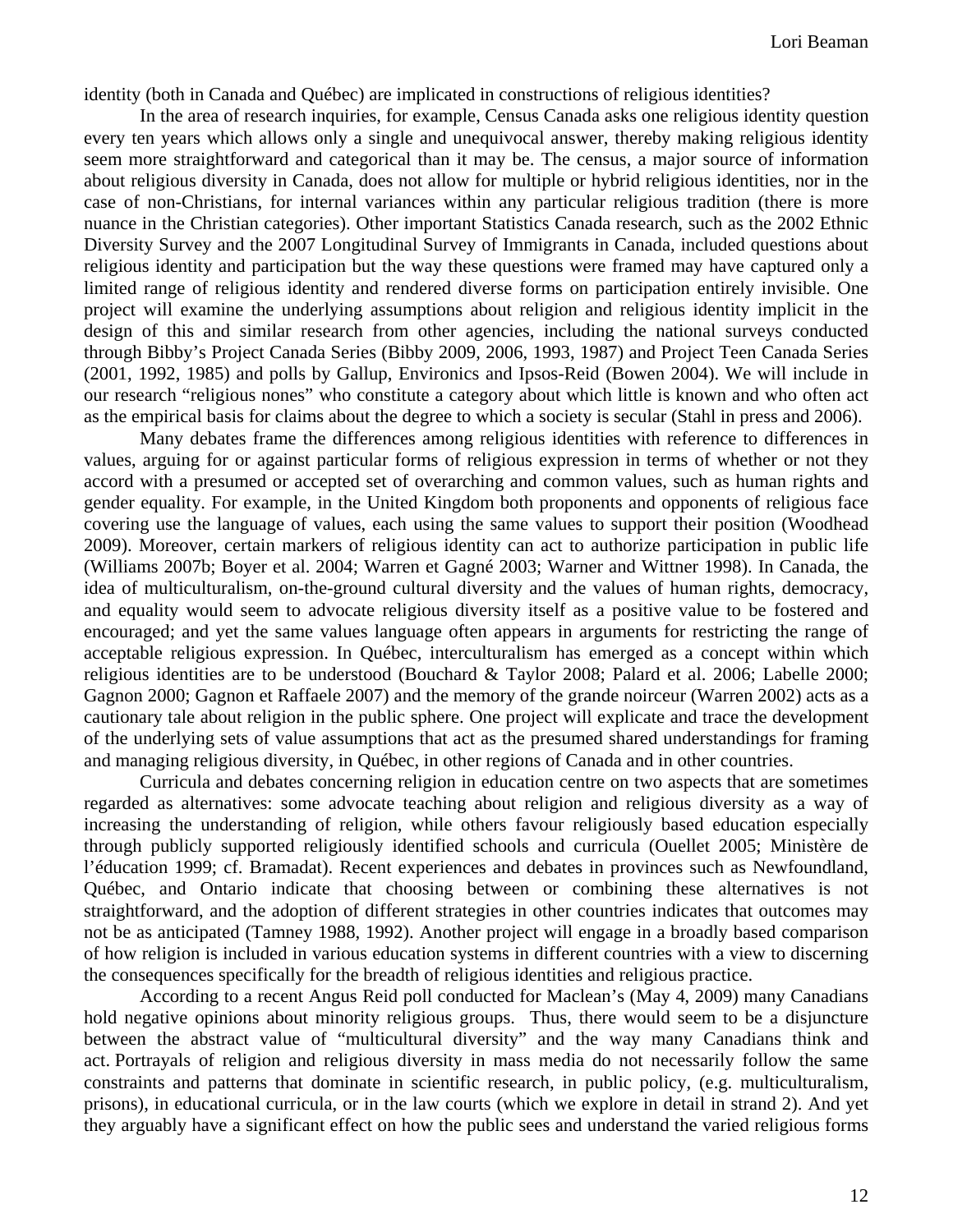in its midst (Agha 2000; Ahmed 2005; Poole and Richardson 2006). One of our projects explores the patterns of representation that prevail in news and information media, both print and electronic, to see which religions are recognized and how, which ones are favoured or disfavoured and how this is achieved, and which forms of religion (for example institutional versus non-institutional, collective or individualized) receive attention and what sort of attention they receive.

The context of religious diversity in Canada encourages religious groups to identify and structure themselves in ways that fit within the normative terrain of the Canadian religious landscape. This process is relational and comparative in that religious minorities, especially those amongst recent immigrants, selectively stress both the ways in which they are similar to dominant Christian groups and distinctive with the right to be recognized and treated as such. We will build on existing research on religious groups to show how these strategic and selective processes work and how they have the effect of giving religious identity very specific contours (see Palmer 2005, 2008; Esau 2005; Wilkinson 2006, 2007; Nayar 2004; McGown 1999; McLellan 1999; Ammerman 2006; Sekar 2001; Li 2000; Hussain 2001; Shaffir 1987, 2006; Reid 2006; Boisvert 2004, 2006; Dawson 2006a, 2006b), taking into account cultural differences and context that may influence the structuring of religious identity (Lefebvre 2005, 2007, 2008, 2009; Rocher et al. 2007; Bouchard 2002; Maclure et Gagnon 2001; Marshall 2008; Eid et al. 2009). We also recognize that religion is often intertwined with issues of race, rendering the analysis of identity constructs all the more complicated (Kurien 2007; Razack 2007). Moreover, we will draw from existing literature that problematizes the very notion of identity (Markell 2003; Appiah 2005; Bader 2007; Baumann 2000; Eisenberg 2006) in order to engage in a critical theoretical analysis simultaneously with our empirical research.

 This strand will: 1. Identify the prevailing trends in the portrayal of religious identities and document how these have come about, in Canada and our comparator countries; 2. Consider the consequences of the framing of religious identities in the context of notions of equality and social justice; 3. Contribute to the creation of alternative strategies for understanding and contextualizing religious identity.

**Strand 2:** *How is religious expression defined and delimited in law and public policy?* **(Leaders:**  Beaman, Beckford **Members:** Amiraux, Berger, Emon, Sullivan, Gaudreault-DesBiens, Moon, Richardson**)** This strand considers the ways that religion is defined and delimited in the context of law and public policy. The aim is to trace the relation between the ideals associated with freedom of religion and state neutrality and the practical expression of these ideals in social, political and legal practices. The following questions will guide our inquiries: 1.What policy or legal instruments are used to delimit what is considered "religious"? 2. What are the conventionally accepted criteria for limits on what is defined as religious in the public sphere? 3. Drawing from different historical, cultural and religious traditions, what are alternative ways of understanding religious freedom? 4. Has the distinct cultural context in Québec resulted in a unique approach to religious freedom and its limits? 5. What key differences exist in the ways countries frame religious freedom? 6. How has human rights discourse shaped understandings of religious freedom? 7. In what ways does the use of religion as a marker of identity contradict or complement western political approaches to individual rights and democratic inclusion? 8. How is harm defined *vis à vis* religious practice and in relation to religious freedom?

 The celebration of diversity is often tempered by cautionary tales of excess and the need for limits or what is sometimes referred to as the "but" clause (Kernerman 2005; Palmer 1994; Richardson 2001; Williams 2007a; Côté 1999). The 'but' clause is implemented by strategic policy and legal approaches ensuring that diversity doesn't go "wild." Côté argues that religious minorities are managed through "technocratic pluralism" or "the use of expert, esoteric social knowledge to organize and legitimize social governance" (1999:254). Our project will examine the rhetoric of celebration and the implementation of "but" clauses and their application through legislation, case law, and policy that circumscribes religious freedom.

Limits on religious freedom take three dominant forms: **1.** in definitional forms that measure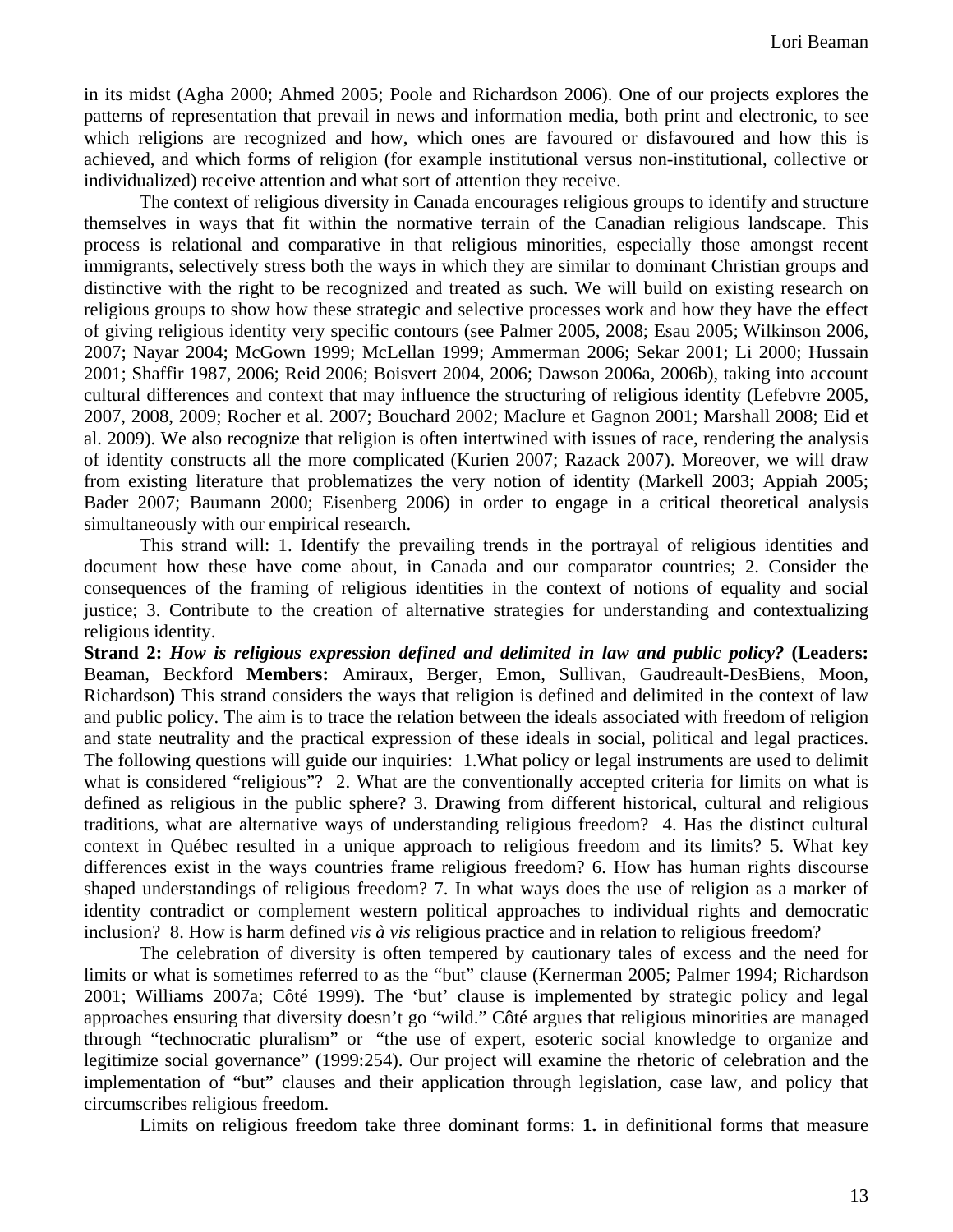"real" religion in terms of institutional commitment, dismissing other religious forms as "spiritual seeking" (Roof 1993; Bellah 1985) or as analogous to consumer behaviour in the marketplace (Bibby 1987, 1993). Other definitions are more flexible (see James 2006a; McGuire 2005, 2009; Woodhead 2005; Asad 1993; Saler 2000); **2**. in the identification of risk and harm, whose definitions shift depending upon who is using it and for what purposes (Valverde 1999, 2003; Razack 2008); **3.** by denormalizing groups, naming those who make equality or rights claims as "special interest groups." Here diversity is transformed into a "normal" group of citizens and everybody else (the other), who are deemed to promote "their" interests (in opposition to "normal" citizens and at a cost to them) (Knopff and Morton 2002; contra Kelly 2005; Smith 2005). In response to these limiting strategies our research will **a**. explore whether law and public policy make implicit assumptions about what legitimately counts as religion and the implications for the expression of diversity; **b**. examine the ways in which notions of harm are deployed to limit religious freedom; **c.** deconstruct the language of special interest, seeking to understand the ways in which it is deployed by numerous actors. An initial project in this strand will use discourse analysis on key texts such as Supreme Court decisions, human rights legislation and policy documents, to systematically document limiting language. We will be attentive to the differences in limiting language within Québec and outside of Québec (cf. Lefebvre 2009; McAndrew et al. 2008).

 These limits and their conceptual counterparts exist in tension with equality guarantees, which themselves raise questions of sameness/difference, agency and subjectivity (see Barker 2005; Bromley 2001; Moon 2005, 2008; Campos et Vaillancourt 2006). Limiting strategies are often accompanied by concepts such as "tolerance" and "accommodation," which may assume or reserve privilege for "giving" groups and position the receiver as "getting," thus creating an inherent inequality (Day and Brodsky 1999; Engle Merry 2006; Song 2007; Phillips 2007; Brown 2006; Bader 2007; Bosset and Eid 2006). Our project works toward developing new theoretical and empirical models, taking into account the complex conceptual grounding of "reasonable accommodation" as it appears in texts such as the report of the Bouchard-Taylor Commission (2008) and in legal decisions (Woehrling 1998). We will explore the "far edges of equality" (Bannerji 2000:115) and the use of limiting language in law and policy statements.

Another project will examine the tension associated with prisons between notions of equality and perceptions of risk or harm in relation to religious practices. As the religious diversity among prisoners is greater than in the general population of our 5 chosen countries, prisons are critical sites for exploring official policies and practices for either recognizing and accommodating religious differences, as in Canada, or largely denying them, as in France (Beckford et al. 2005). For example, questions about the right of prisoners from First Nations to conduct certain spiritual or religious practices force the issue of what counts as "reasonable accommodation" (James 2009). Similarly, claims that prisoners make for religiously mandated diets, grooming, clothing, festival celebrations and sacred texts all require official responses that balance rights against notions of equality and security. Questions also arise about the right of prisoners to be free from religion, to change their religious registration or to be identified with more than one religion at a time (Sullivan 2009). Prisons offer important windows into the ways in which religious identities and practices are constructed and regulated through policy, and by prisoners themselves.

 This strand will: 1. Analyze structural patterns of limiting in Canada, taking into account cultural differences that may produce differences in limits (secularism and multiculturalism versus laïcité ouverte and interculturalism, for example); 2. Offer empirical evidence of experiences of limits through both case law analysis and interview data (we have some data on each of these through our existing research); 3. Include an integrative comparative analysis that focuses on the construction of limits across nation states, identifying patterns in the political processes by which they emerge, the forms they take, and the ways in which they are implemented and challenged.

**Strand 3: (Leaders:** Dickey Young, Nason-Clark **Members:** Boisvert, Fournier, Ramji, Bakht, Guénif, Johnson, Woodhead**)** *How and why do gender and sexuality act as flashpoints in debates on religious*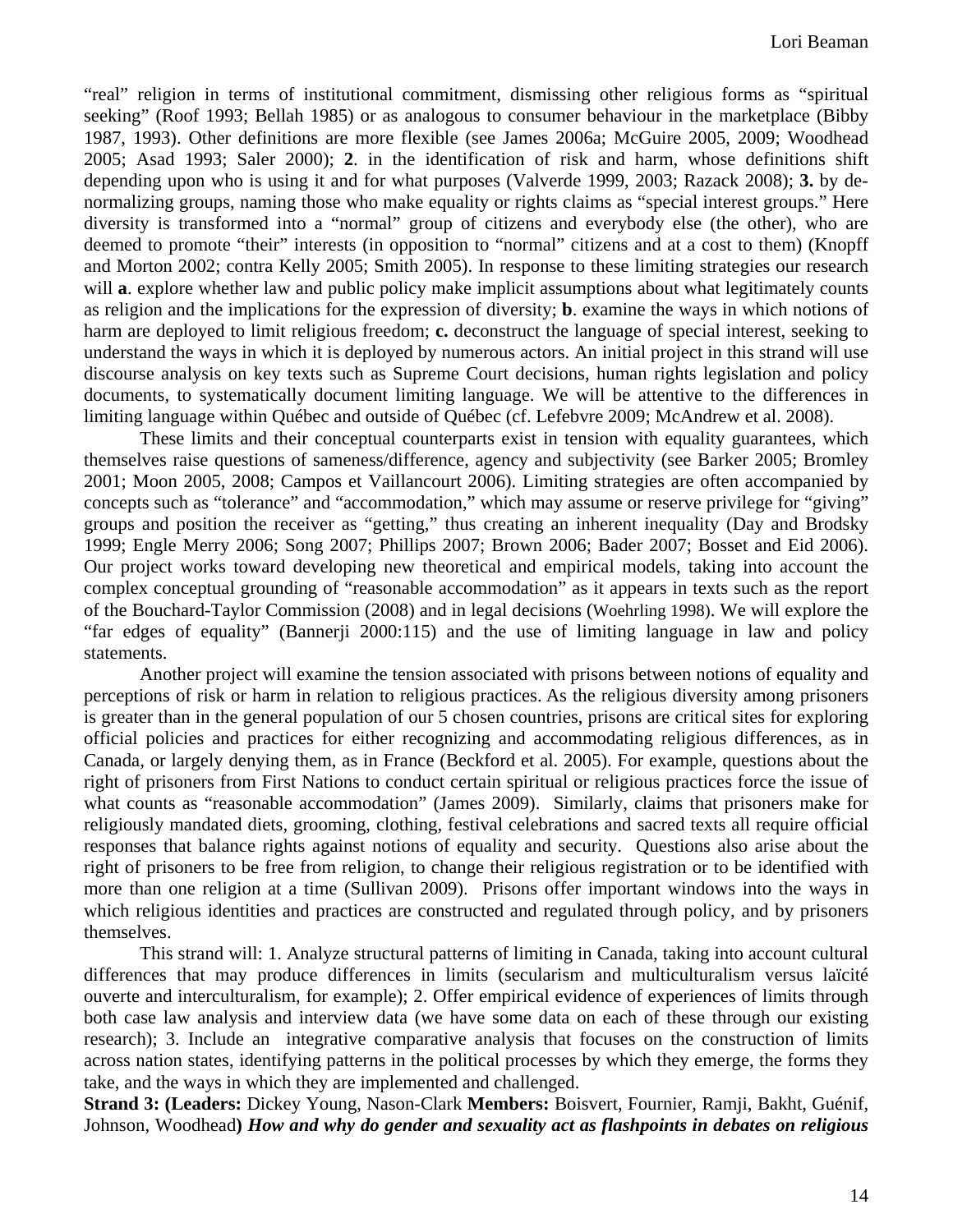*freedom?* This strand examines two important flashpoints for issues of religious diversity in Canada: gender and sexuality. Here we will explore the ways in which gender and religion intersect in a manner that attracts public, legal and policy attention. Gender is a complex meeting point for thinking about the ambiguous relation between human rights and religion (Nason-Clark 2007; Klassen 2002). The wearing of the hijab is one example: some interpret it as a symbolic representation of Muslim women's agency in their choices within their religious tradition; others interpret the hijab as a symbol of oppression (Sajida et al. 2003; Bakht 2004; Ramji 2008; Amiraux 2007; Williams and Vashi 2007). Similarly, women who live in religiously justified polygamous relationships are aware that their familial arrangements may be interpreted in terms of patriarchal exploitation, whereas they themselves insist that their family life is based both on fully formed agency and choice. These conflicting perspectives raise important questions about women's agency in religious contexts. How do we conceptualize women's choices in this context? (Chambers 2008; Meyers 2000). Are men's and women's bodies governed differently? Are there differences in approach both within Canada and internationally? (Roy 2002; Guénif 2008) This strand considers the tensions and conflicts that can arise between broader human rights and specific religious practices (Shachar 2009).

Sexuality has also proven to be a flashpoint. The debates over same-sex marriage in Canada attracted intervention from religious groups both in favour and opposed to same-sex marriage (Young 2006). This, together with the issue of the ordination of gays and lesbians, is having global repercussions in some established churches, resulting in shifting balances of power. What is it about sexuality that so profoundly ignites passions among religious groups (Boisvert 2006)? Are perspectives among some conservative groups changing, as some have argued (Wilcox 2007; Reimer 2003), and how has that happened? Can this shift be used as a model for resolving conflict between human rights and religious beliefs? This strand will examine the ways in which religious groups sometimes deploy discourses of othering in their public discussions as a way to preserve or enforce their worldviews. We will examine the potential for conflict between human rights and religion and explore the ways in which such problems may be resolved (Johnson 2002, 2005; Fournier 2008).

 Beginning projects will focus on the intersection of religion and family forms, including polygamy and same-sex marriage. The polygamy project will draw on existing research (Carter 2008; Campbell 2005, 2009) to frame our query as a three part focus on Latter-day Saints, First Nations and Muslims as communities who have faced state sanction. We will draw on archival resources, in-depth life history interviews, policy and documents around the issue of polygamy. One same-sex marriage project will focus on nuanced responses from religious groups to same-sex marriage to explore shifts in their approaches with the recent changes in the law.

 This strand will: 1. Explicate some recent areas where there appears to be a clash between freedom of religion and human rights based on sex and gender; 2. Consider the ways in which religious groups have changed in response to questions of gender and sexuality; 3. Contribute to creating new theoretical models for moving beyond pitting freedom of religion against other human rights.

**Strand 4: (Leaders:** Eisenberg, Klassen **Members:** Ahmed, Ryder, Thériault, Bouma, Knott, Kurien, Laliberté**)** *What are alternative strategies for managing religious diversity and how can we move from models that "other" to those that employ notions of inclusion and deep equality?* This strand considers the ways social, political and legal discourse have tended to rely on the maintenance of an "other" and explores how it might be possible to move to model/s based on inclusion and deep equality (meaning equality that moves beyond formality to substance). Our research is guided by the following questions: What are the implications of thinking about diversity as a "problem" to be solved or "managed"? How is religious diversity governed? In what circumstances is religious diversity seen as a strength? What are the social and cultural contexts in which such framing occurs? What is an effective conceptual beginning point for sorting through how people with different religious belief systems may live in a state of mutual understanding and respect? What is the role of multiculturalism in reifying "us" and "them"? What is the impact of shifting to an understanding of diversity that is rooted in deep equality and reciprocity?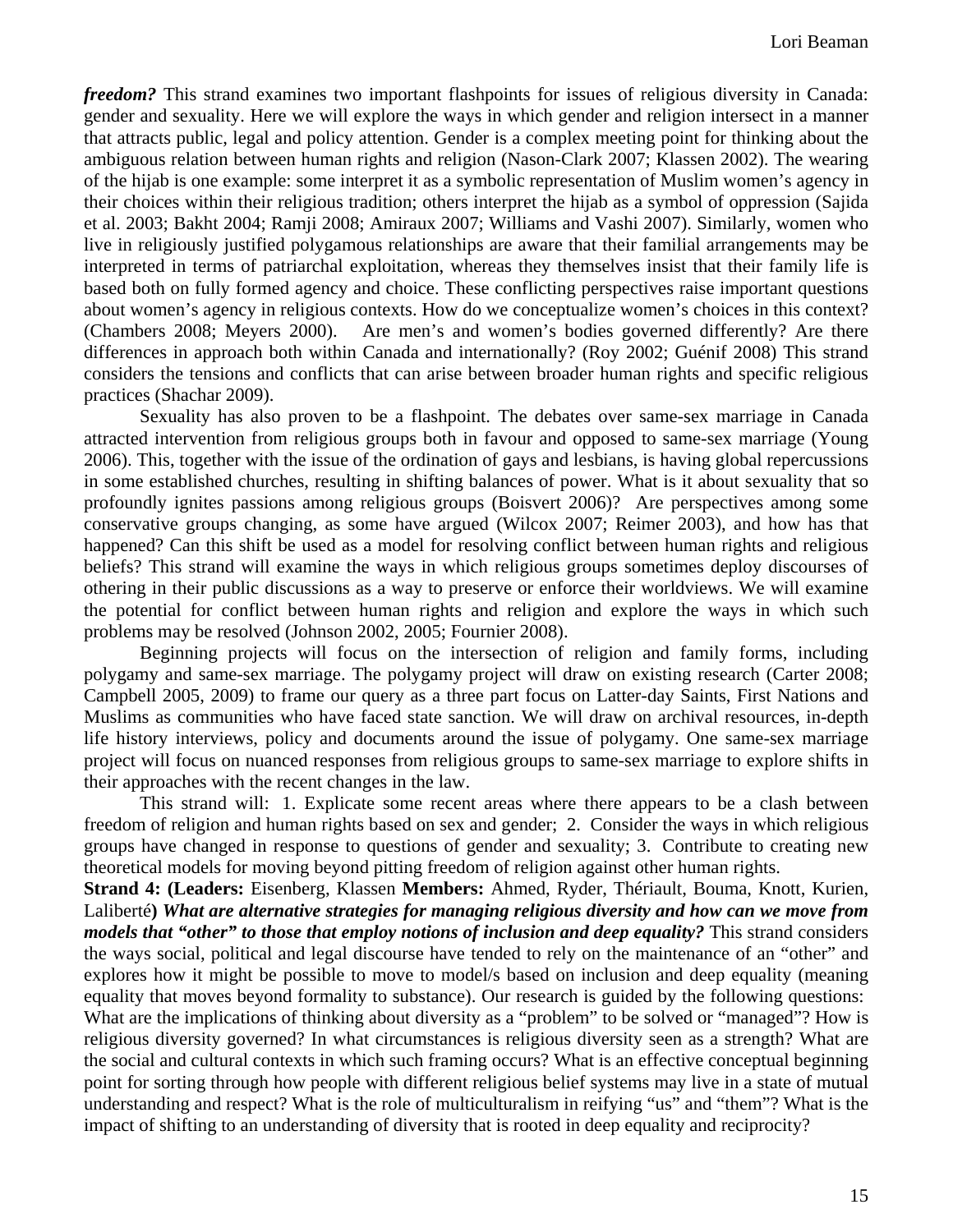One of our major research interests is in assessing the role of religion in nation building and preservation (Ryder 2005; Berger 2007; Badone 1992; Gaudreault-DesBiens 2005; Banting et al. 2007) and its role in social cohesion (Minkenberg 2007; Bramadat 2005b; Jedwab 2003; Modood 2005; Helly 2009). We will explore the dynamics of religious hegemony (Beaman 2008; Kurien 2009) and its impact on diversity and its management. Social cohesion is envisaged in a variety of ways, from the "civil religion" described by Bellah et al. (1991; see Warner 2005) to a sense of shared nationhood described by Charles Taylor (1992, 2004; Kymlicka 2007; Bader 2008; Alexander et al. 2007). What are the processes by which hegemony is preserved? What are the locations of subversion and resistance? What are the integrating discourses around religious diversity (such as "accommodation" and "tolerance") across nation-states and how do these manifest in a global context (Thériault 2004, 2007; Beyer 2007; Bender and Klassen in press; Weinstock 2003; Beyer 2007; Davie et al. 2008; Christiano et al. 2008)? How do we displace the misleading notion of a "clash of civilizations" (Huntington 1997; Inglehart and Norris 2004; Bayart 1996)?

This strand comparatively analyzes recent approaches to religious diversity in nation-states that are committed to advancing multicultural inclusion and working against the marginalization of social groups (Levitt 2001, 2005; Phillips 1998, 2007; Mooney 2009). We explore the possibilities and challenges of alternative Canadian models for state attention to religious diversity, such as the "laicité ouverte" of the Bouchard-Taylor Commission and the Proulx Commission (Ministère de l'éducation 1999; Milot 2002, 2008), and compare these models with ones from other countries (e.g., Britain, France, the US). In critically examining the idea of diversity, we question its social construction as both a "problem" and an "asset" to the nation-state in a global society. Our research maps the historical and cultural context in which a discourse of diversity has emerged in each country, paying particular attention to the place of religion. How can we avoid overplaying religion's importance while still taking it seriously as a crucial part of identity construction for some people? Is there an emerging "will to religious identity"? We will compare strategies for promoting equality within different frameworks of state neutrality towards religion. We also explore the paradoxical construction of religious diversity as a problem/strength within the nation-state and within social institutions such as law, education, and media. Requests for recognition have an important impact on the requesting groups (Tully 2006; Taylor 1992, 2004; Fraser and Honneth 2003; Emon 2008). Categorical depictions of religious groups can result in a distortion of the identities of some of their members and of the group as a whole (Sullivan 2005, 2006; Beckford 2007; Shachar 2001). Moreover, they can simultaneously cultivate fear and maintain otherness (Helland 2000). What are the implications of such representations? Our research will examine the ways in which religious groups themselves respond to the management of diversity and the implications of essentializing religious groups in the process of claims-making. In this strand we broaden our focus to include more specifically an analysis of how communication of the discourse of other is both worked up and transformed (Bouma 1995, 1999; Ahmed 2007; Knott 2000). Does, for example, the notion of "concerted adjustment" proposed in the Bouchard-Taylor report transcend or reify othering? Diversity management techniques which preserve "othering" both marginalize and alienate (Levitt 2005; Wuthnow 2005; Ong 2006; Kazemipur and Halli 2000; Ebaugh and Chafetz 2000). We will explore the ways "otherness" is created and sustained by social institutions, and we will search for alternatives which reshape discourses of diversity.

If accommodation is not the conceptual beginning point for sorting through how people with different religious systems can live in a state of mutual understanding and respect, what then is? We believe that viewing accommodation as a problem to be solved is inextricably linked to adopting an idea of diversity which relies on a misleading binary of "sameness/difference." This binary is often implicit in the language and policy of multiculturalism and has the effect of reifying the distinction between "us" and "them." What would it mean to shift to an understanding of diversity that is rooted in deep equality that would support a framework within which no one group or religious position were being given the position of the default status whose task it is to tolerate and accommodate the others?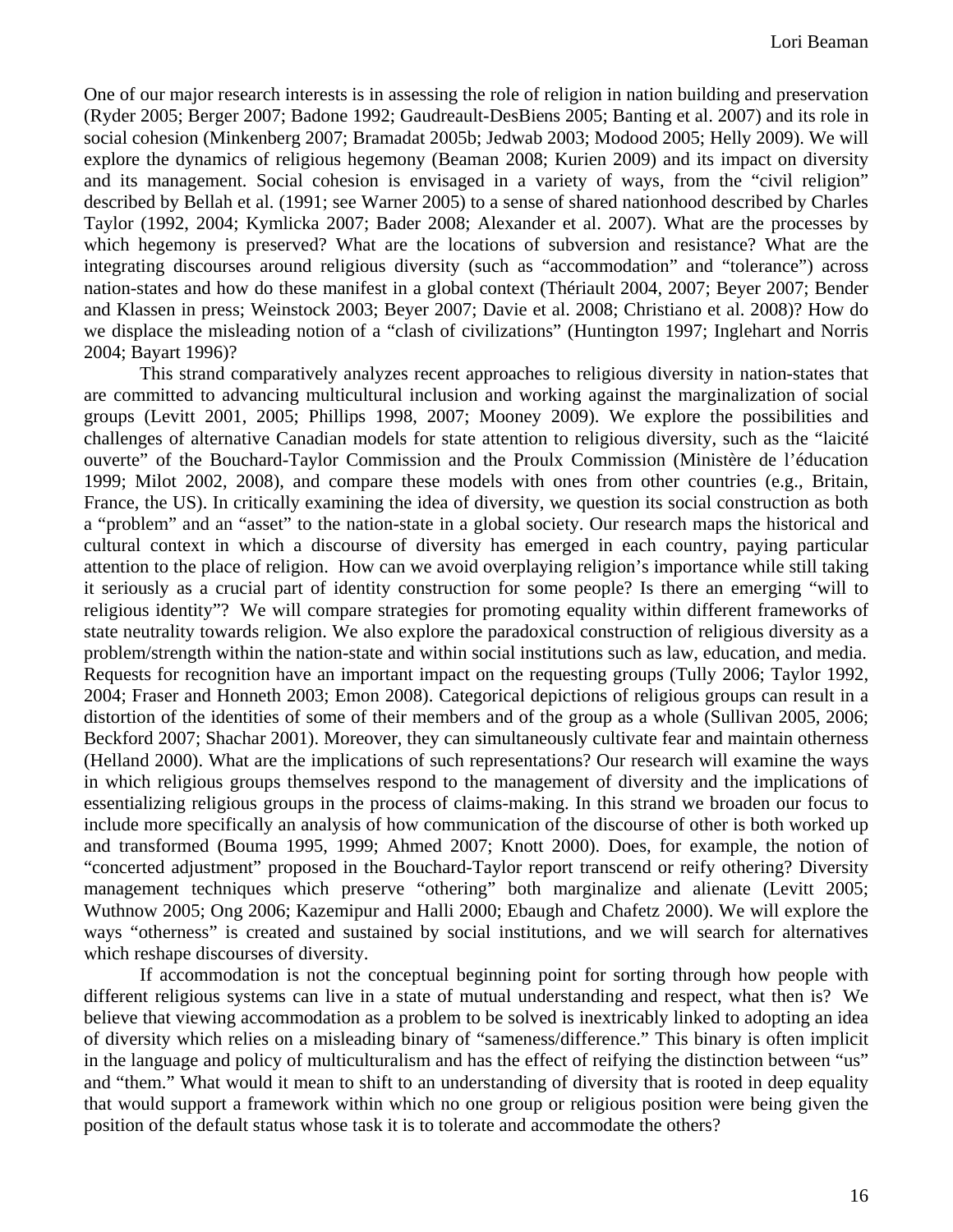Our research activities will include an analysis of media, law, education and policy documents to explicate the language of othering, and to examine strategies taken by religious minorities through intervention in court cases, public presentations, and websites to displace or embrace the discourse of tolerance and accommodation. The aim of this research is to develop a common understanding of how to move from discourses of marginalization and exclusion to ones that more fully meet the goals of deep equality (which rejects equality as "sameness") and reciprocity.

In this strand we will: 1. Explicate discourses of othering; 2. Explore strategies of resistance and transformation used by religious minorities; 3. Examine theoretical propositions for responding to religious diversity; 4. Develop and identify models that incorporate deep equality.

**Methodological Approach: 1. Weaving the Strands:** The team will work in a collaborative, interwoven and integrated manner. The four strands are necessarily layered through each other. Strategies for understanding religious diversity and its management cannot be sensibly developed without a deep understanding of the ways religious identities are constructed. Moreover, strategies will only be successful if they do not reify a sense of "other." Limits can only be understood in the context of a solid grasp of the spectrum of possibilities, including those that do not privilege some groups over others. A detailed understanding of flashpoints such as gender and sexuality is important to formulating strategies that acknowledge religion and protect basic human rights. Although team members are situated within strands, which will themselves create synergies of expertise, each sees him or herself as fitting in multiple strands. We will encourage cross-woven research projects as well as migration between the strands to create richer insight. Team members will be asked to visit the team website frequently, will come together as a whole once a year, and will participate in node and workshop activities (see below). Strand leaders will ensure that the project themes guide the research and that there is continuity as we move through the project. Partners and stakeholders will contribute to this process through their involvement in framing questions and interpreting data. Our strategy to ensure that strands are coordinated through interweaving is rooted in the interdisciplinary, comparative and integrated character of the empirical and theoretical approach we are taking as well as in our strategy for dissemination (see below). **2. Research Methods:** Our project uses a wide variety of social scientific research methods that are effectively matched to its objectives. Our team members are experts in both qualitative and quantitative research. Researching religion in all its diversity is familiar terrain to all of them and they are accordingly sensitive to the ethical issues involved. The team will engage in an ongoing dialogue around methodology to construct a shared understanding of the research process. We will identify early on the disjunctures caused by single discipline training and aim to create a transdisciplinary methodological vocabulary which is integral to the comparative aspect of the project as well as for the knowledge transfer process and the training of students. Our methods will be used in concert with each other to address our research questions in a comprehensive manner. They include: **a**) Interviews, including structured, semi-structured, focus groups and life history. In some cases these interviews will be with key informants, in others with a sample of representative members of a particular group. We will conduct both face to face and telephone interviews depending on feasibility and the particular project. Our team has extensive experience and a solid track record of accessing interview participants in a wide range of religious contexts. We will use interviews as effective data gathering strategies across all strands; **b)** Document/textual analysis will be conducted on key legislation, policy documents, case law, legal facta, websites, survey instruments, publications of religious groups and media sources. Our data sources here are primarily in the public domain and we do not anticipate problems with access. Access to information applications may be used for sealed proceedings if possible and necessary; **c)** Case studies will be conducted to offer an in-depth picture of specific issues in order to explore dynamics of limits and othering, for example, in the broader institutional and social contexts such as the legal system, prisons, schools, healthcare institutions, and the media. These will include historical/archival research and a wide range of data that will also build a solid foundation for comparative possibilities. The subject matter of the case studies may be existing or emerging issues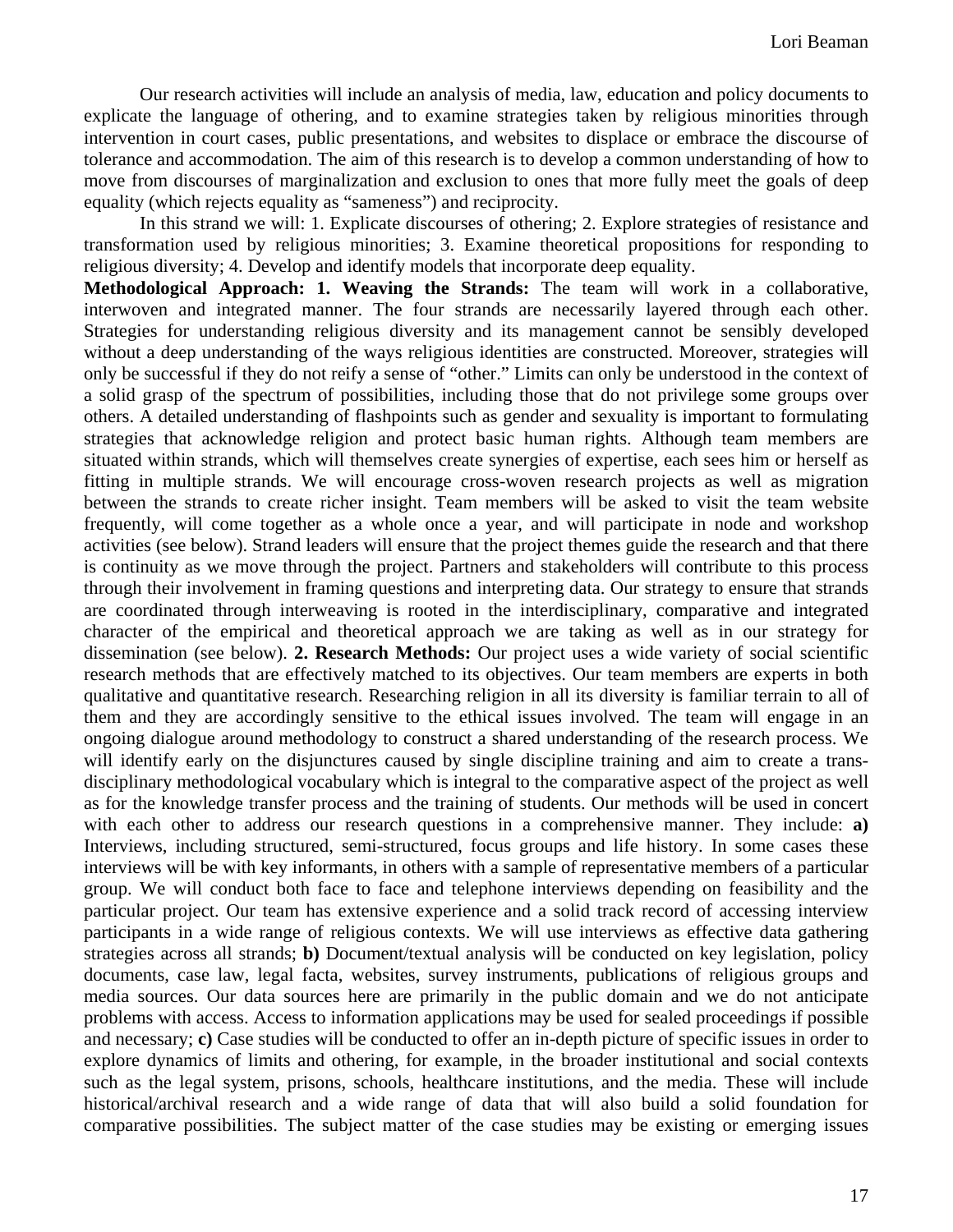arising from a variety of contexts and based on the likelihood of producing significant advances in or across strands (for example, the examination of the forces and circumstances from which an alternative language of inclusion has emerged). Case studies will provide an important tool in cross strand research; **d)** The development of a research database is intended not only to act as a collection of information that contributes to the details of our understanding of religion in Canada, but also as a mechanism for linking research on religion in Canada. Our goal will be to encourage conversation and collaboration between researchers who access this database through the creation of subject blogs. This innovative strategy will result in the multiplication of potential research results by reaching interested researchers who are not team members. Whenever possible and appropriate (both from ethical and copyright perspectives) we will make data sets available to us available through the website. Beaman, for example, has an electronic database of some 2,500 Canadian cases related to religion she has collected over the last 10 years. **3. International Comparison:** Comparative studies, which are an important aspect of this project, can illuminate new ways of thinking about possibilities for transformation. It is to this end that we will engage in cross national comparative research drawing from the expertise of our team members and their extensive access to large research networks and pools of data. We will: compare legal and policy responses to particular issues (such as religious symbols, shari'a law or polygamy, for example); examine the historical positioning of the selected issue, a key aspect of understanding present day responses; explore the ways in which various groups deploy strategies of negotiation and resistance; conduct textual analysis of media responses; examine the ways in which notions of tolerance, accommodation and equality are embedded in social institutions and practices; use time based comparison to explore links between waves of immigration, religion and social response; employ case studies, such as an examination of responses to the needs of Wiccan and Muslim prisoners or a comparison of legal responses (including definitions of religion) to religious groups.

We will begin with 5 liberal democracies (Canada, France, the United States, the United Kingdom and Australia) for our comparison. Three commonalities allow for an effective comparison and explain our choices: 1. their legal and socio-political histories are intertwined; 2. they display increased levels of immigration and attendant religious diversity; 3. they have tended to construct diversity as a "problem" to be "managed," sometimes leading to deleterious effects on religious minorities. Mapping the similarities and differences in approach to diversity within these cultural contexts will allow us to develop initial models. After building a solid foundation for effective comparative method and theory in the first three years of our project we will expand the comparison to other, including non-western, countries to further explore the dynamics of religious diversity. This move builds on the expertise of our team members who have carried out research on religion in 23 countries. Our hypothesis is that problematizing religious diversity exhibits patterns that have global dimensions.

## **3. Research Schedule 2009-2015 (see chart below, page 19):**

Our annual team conferences will be focused on a series of themes which are intended to: i) coordinate research projects; ii) disseminate research findings; iii) sharpen research goals and objectives as the project progresses; iv) encourage debate, discussion and networking; v) ensure policy relevance through stakeholder and partner participation. Each of the four strands of the project will be integrated in each meeting and we will use a thematic touchstone as a beginning place for discussion. In addition, each annual conference will include separate strand meetings for the purpose of solidifying research plans, ensuring the continued collaboration of strand members, dealing with challenges, integrating students at a more intense level, and offering focused opportunities for partner and stakeholder collaboration.

**April 2010 Taking Stock: The Nature and Shape of Religion (University of Ottawa)** This conference will be the foundational building space for the team and will offer an opportunity to solidify our research plans, incorporating both intellectual and administrative goals. Intellectual goals will be directed to: considering the ways in which religion is socially constructed; launching initial projects in each of the strands; incorporating a methodological workshop designed to explore disciplinary differences and developing shared theoretical and methodological approaches based on the project goal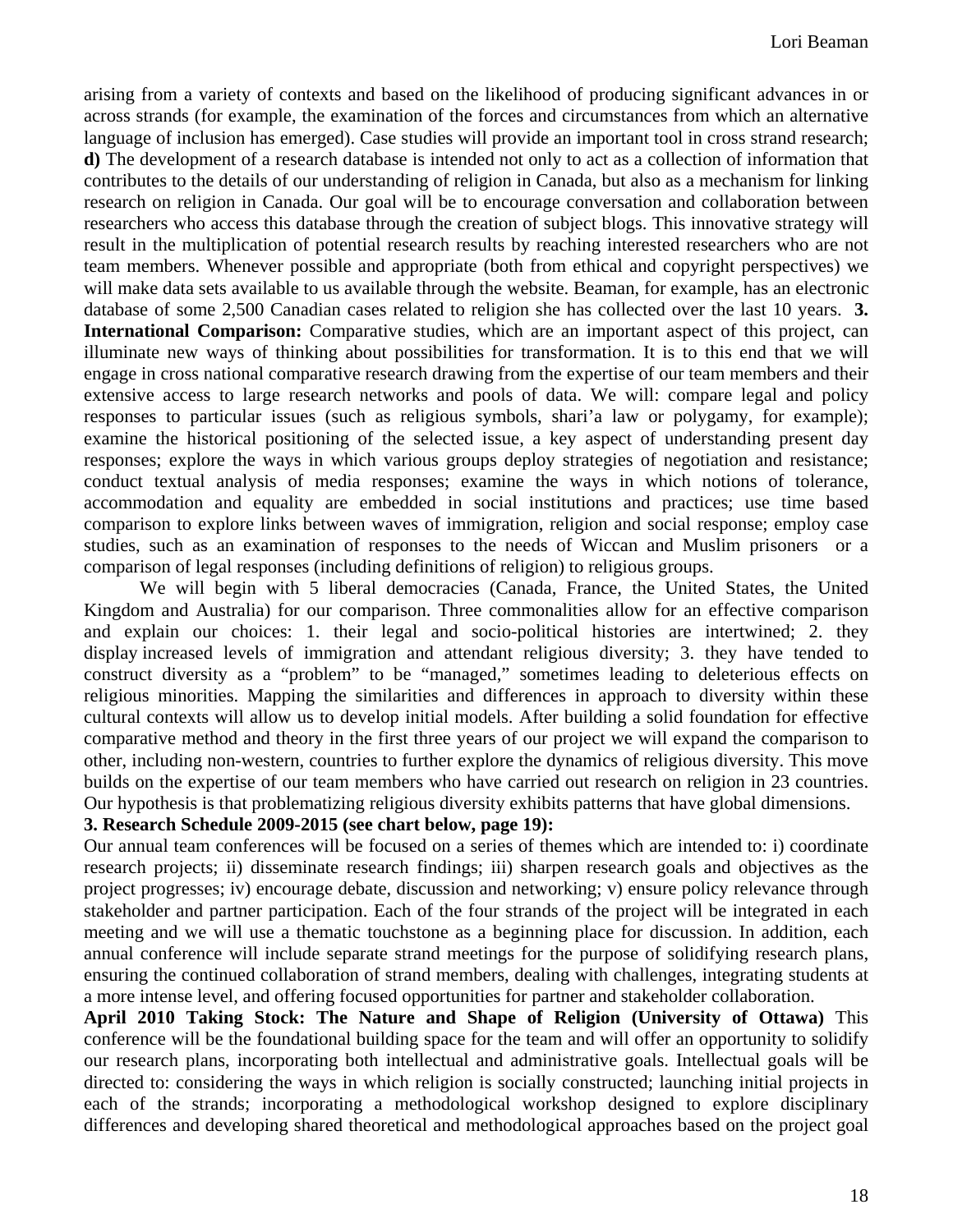and themes; building our comparative basis of analysis. Administrative goals will include: establishing authorship protocols that will reflect a fair distribution of credit and a balanced approach between individuals and the collective; developing communication strategies and tools including technical training on blogs and advanced features of Skype for those who need it; outlining roles and responsibilities through a team member contract. Frequent team contact will be encouraged through an annual conference, an interactive electronic forum through our website, and strand and node meetings.

**April 2011 Hot Spots: Exploring Sites of Contention (University of Ottawa)** This conference will examine contentious issues, some of which will emerge during the next two years. Topics such as polygamy, rights clashes between religious groups and gays and lesbians (like, for example, the recent Christian Horizons case in Ontario), and limits on religious expression (prohibitions of wearing of religious symbols in certain venues) will be explored. This conference draws on preliminary team research findings identifying core issues. It will lay the foundation for the move to deep equality by squarely addressing the challenges involved in making such a move.

**April 2012 Comparative Focus: Building on What We Know (London, England)** This conference will be held in partnership with a coinciding conference, The Concept of Religion: Practical, Policy, Educational and Faith-based Perspectives, being co-organized by Woodhead and Beaman. It will allow us to develop deeper comparative analysis around the concept of religion and the implications of its definition across a variety of domains. We will draw on our resources with INFORM and Equality and Human Rights Commission (UK) to hold a focused workshop on the relationship between definitions of religion and approaches to religious diversity.

|                       | <b>Annual Conferences</b>                                                                 | <b>Student Workshops</b>                                                                                                                  | <b>Thematic</b><br>Workshops                                                              | Post-doctoral<br><b>Fellowships</b>    | <b>Publication</b><br><b>Schedule</b>                                                                                 |
|-----------------------|-------------------------------------------------------------------------------------------|-------------------------------------------------------------------------------------------------------------------------------------------|-------------------------------------------------------------------------------------------|----------------------------------------|-----------------------------------------------------------------------------------------------------------------------|
| Year One<br>2010      | April (Ottawa)<br>"Taking Stock: The Nature<br>and Shape of Religion"                     |                                                                                                                                           | University of Ottawa<br>"Polygamy in<br>Canada"                                           |                                        | May 2010<br>"Interrogating<br>Religion," publication<br>expected with Brill<br><b>ISRS</b>                            |
| Year<br>Tw0<br>2011   | April (Ottawa)<br>"Hot Spots: Exploring<br>Sites of Contention"                           | Student workshop 1<br>October Meeting #1<br>University of Ottawa                                                                          | Université de<br>Montréal<br>"Approaches to<br>religious diversity:<br>Québec and Canada" | Post-doctoral<br>Fellowship #1 Year 1  | "Polygamy in Canada,"<br>publication expected<br>with UBC Press                                                       |
| Three<br>Year<br>2012 | April (London)<br>"Comparative Focus:<br>Building on What We<br>Know"                     | Student workshop 1<br>May Meeting #2<br>Université de Montréal                                                                            | University of Toronto<br>"Religion in the<br>Public Sphere"                               | Post-doctoral<br>Fellowship #1 Year 2  |                                                                                                                       |
| Year<br>Four<br>2013  | September (Montréal)<br>"A Cultural Divide?"                                              | Student workshop 1<br>February Meeting #3<br>University of Victoria<br>Student workshop 2<br>September Meeting #1<br>University of Ottawa | Queen's University<br>"Religion and<br>Sexuality"                                         | Post-doctoral<br>Fellowship #2 Year 1  | "Limits on Diversity:<br>Tolerance,<br>Accommodation and<br>Deep Equality,"<br>publication expected<br>with UBC Press |
| Year<br>Five<br>2014  | January (Victoria)<br>"Deep Equality: Theories,<br>Legalities, Practices and<br>Policies" | Student workshop 2<br>February Meeting #2<br>University of Victoria                                                                       | Saint Mary's<br>University<br>"Constructing<br>Religious Identity"                        | Post-doctoral<br>Fellowship #2 Year 2  |                                                                                                                       |
| 2015<br>Year<br>Six   | April (Ottawa)<br>"Religious Identities"                                                  | Student workshop 2<br>November Meeting #3<br>Université de Montréal                                                                       | University of New<br><b>Brunswick</b><br>"Religion and<br>Gender"                         | Post-doctoral<br>Fellowship #3 Year 1  | "Constructing Religious<br>Identity," publication<br>expected with McGill-<br>Queen's                                 |
| Year<br>Seven<br>2016 | April (Ottawa)<br>"Moving Beyond<br>Tolerance" Public                                     |                                                                                                                                           | University of Victoria<br>"Religious Freedom:<br>Law, Politics, Policy"                   | Post-doctoral<br>Fellowship # 3 Year 2 | "Religious<br>Accommodation and Its<br>Impact," publication<br>expected with Brill<br><b>ISRS</b>                     |

**September 2013 A Cultural Divide? (Université de Montréal**) This conference will consider the ways in which diversity within Canada, focusing especially on the differences between Québec and the rest of Canada, plays a role in the construction of religious diversity and the development of law, policy, and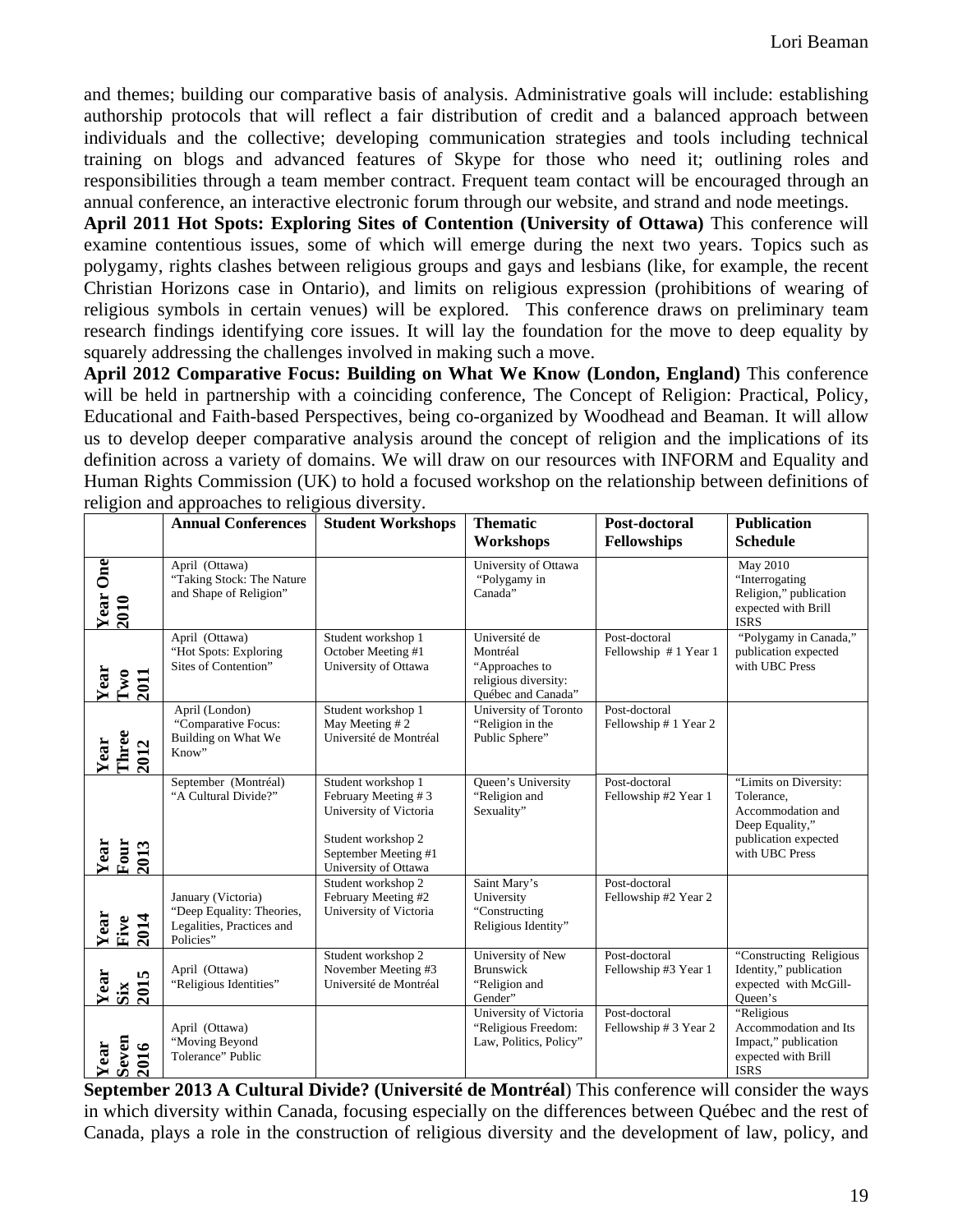responses from other social institutions such as the media, education, and health. The conference will explore cultural influences of and differences between France and Québec, as well as the other initial comparator countries.

**April 2014 Deep Equality: Theories, Legalities, Practices and Policies (University of Victoria)** The language of tolerance and accommodation is implicated in relations of power that must be interrogated if deep equality is to be achieved. This conference will build strategies to shift conceptualizations from tolerance to equality by drawing on the research results as they have emerged to that point. In particular we will explore the theoretical meaning and practical challenges of the notion of deep equality.

**April 2015 Religious Identities (University of Ottawa)** Religious identities are constructed by social institutions and by religious groups themselves in a wide variety of social interactions. This conference will critically examine the range of ways in which religion is socially constructed, for what purposes, and with what implications.

**April 2016 Moving Beyond Tolerance (University of Ottawa)** This public conference brings together the results of our project to share with a broad range of scholars, policy makers and community leaders.

**Workshops:** We have already held 2 SSHRC-funded workshops, "Defining Reasonable Accommodation," September 25-27, 2008 (10 MCRI participants, 2 partners) and "Interrogating Religion: the Social Consequences of a Problematic Concept," April 17-19, 2009 (10 MCRI participants, 1 partner), both at University of Ottawa involving team members, partner/stakeholder organizations and expert guests. These workshops offered an opportunity to engage in focused discussion with internationally recognized experts. We recently held (May 25, 2009) a highly successful brainstorming meeting for the purpose of exploring emerging issues with two of our partners. We will continue to hold strategic workshops for research issues that require intensified attention. These workshops will; 1. provide an opportunity to bring team members (including partners and stakeholders) together with selected international experts for intense strategizing on research questions, process, analysis, and dissemination; 2. offer a forum for results dissemination; 3. result in edited collections specifically on these themes, offering tangible deliverables early on in the life of the MCRI project. We will cost share these workshops with host institutions and secure funding from external sources. In addition to those already held, workshops scheduled to date are listed under thematic workshops in the research schedule chart (page 19, above).

### **PROJECT ORGANIZATION and MANAGEMENT**

The diagram below (page 21) shows team management structure. Key to the integration of the team and the success of our project is a sound plan for management. This project will be based at the University of Ottawa with research nodes at the University of Victoria and the Université de Montréal.

The **Principal Investigator** is the Canada Research Chair in the Contextualization of Religion in a Diverse Canada and she will devote a substantial amount of her time and resources to this project. Her interdisciplinary track record is evidenced by her publications, the support of her research by 3 standard research grants from SSHRC Committee 15 (Multi and Interdisciplinary), and her ongoing collaborations across disciplines. She was trained in the context of an interdisciplinary research team (Religion and Violence) at the Muriel McQueen Fergusson Centre for Family Violence Research. She has worked with Beyer on the "Religion and Immigrant Youth" team and many of the other team members in various collaborative projects. Her managerial and organizational skills are evidenced by her involvement in professional organizations (board member, book review editor, programme chair), editorial boards (4), and continuing collaborations, including co-editing an international book series published by Brill Academic Press. To ensure the smooth transition to managing this larger project she has secured a mentor and has gathered a management team that has extensive experience in large project management. Her mentor, Linda Woodhead (also a team member), spent a month long residency (March-April 2009) at the University of Ottawa as an SSRC/ESRC funded fellow. Based at Lancaster University in the UK, Woodhead directs the \$30,000,000 AHRC/ESRC (Arts and Humanities Research Council/Economic and Social Research Council) Religion and Society Programme (2007-2012),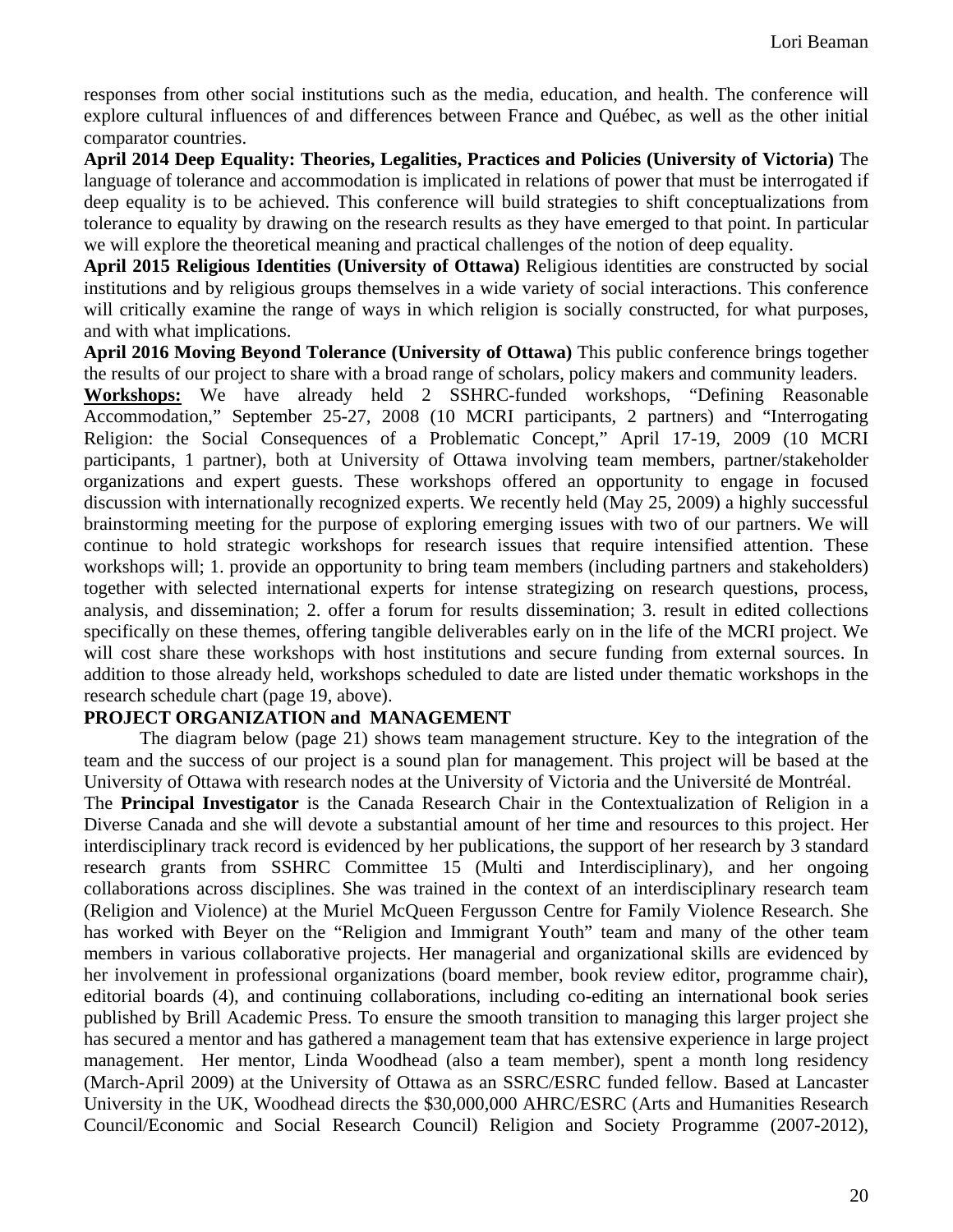involving 80 separate research projects. During the fellowship Beaman and Woodhead discussed and developed strategies for best practices in large team management based on Woodhead's experience and have developed a plan for ongoing mentoring, including a meeting in July 2009 to solidify team management and continued discussion of ongoing issues during the course of the project. This plan includes an apprenticeship with Woodhead and her management team at Lancaster University in 2010.



\*Post-doctoral researchers will be designated to a research project based both on individual qualifications and team needs.

The management structure of the project is aligned with its intellectual structure. Each of the **Strands** is led by a pair of co-applicants who are also members of the **Executive Committee** (described below). The strand leaders will be paired with co-applicants, collaborators, partners and students in research strands to establish and carry out research goals. **Strand 1** is led by Beyer, who has extensive experience in large team management and with whom Beaman is a frequent collaborator. Lefebvre (also the Université de Montréal node leader), who co-leads this strand, has managed large grants and built extensive research networks at regional, national and international levels. **Strand 2** is led by Beaman and Beckford, a senior scholar who has managed numerous grants from the ESRC in the UK. Beckford will also represent the international members of the team. **Strand 3** is led by Nason-Clark, who has large grant management experience (Lilly) and has headed a 15 member research team for 16 years and Dickey Young, who has been department chair (11 years) and was part of the *Studies in Religion* editorial team for 9 years. They will also represent smaller universities and non-nodal participants to serve as a safeguard against isolation that might occur for those not located in one of the three nodes. **Strand 4** is under the leadership of Klassen, who leads the Religion and the Public Sphere Initiative and Eisenberg, who is co-director and found of the Consortium on Democratic Constitutionalism and the Victoria Colloquium and is the node leader at University of Victoria.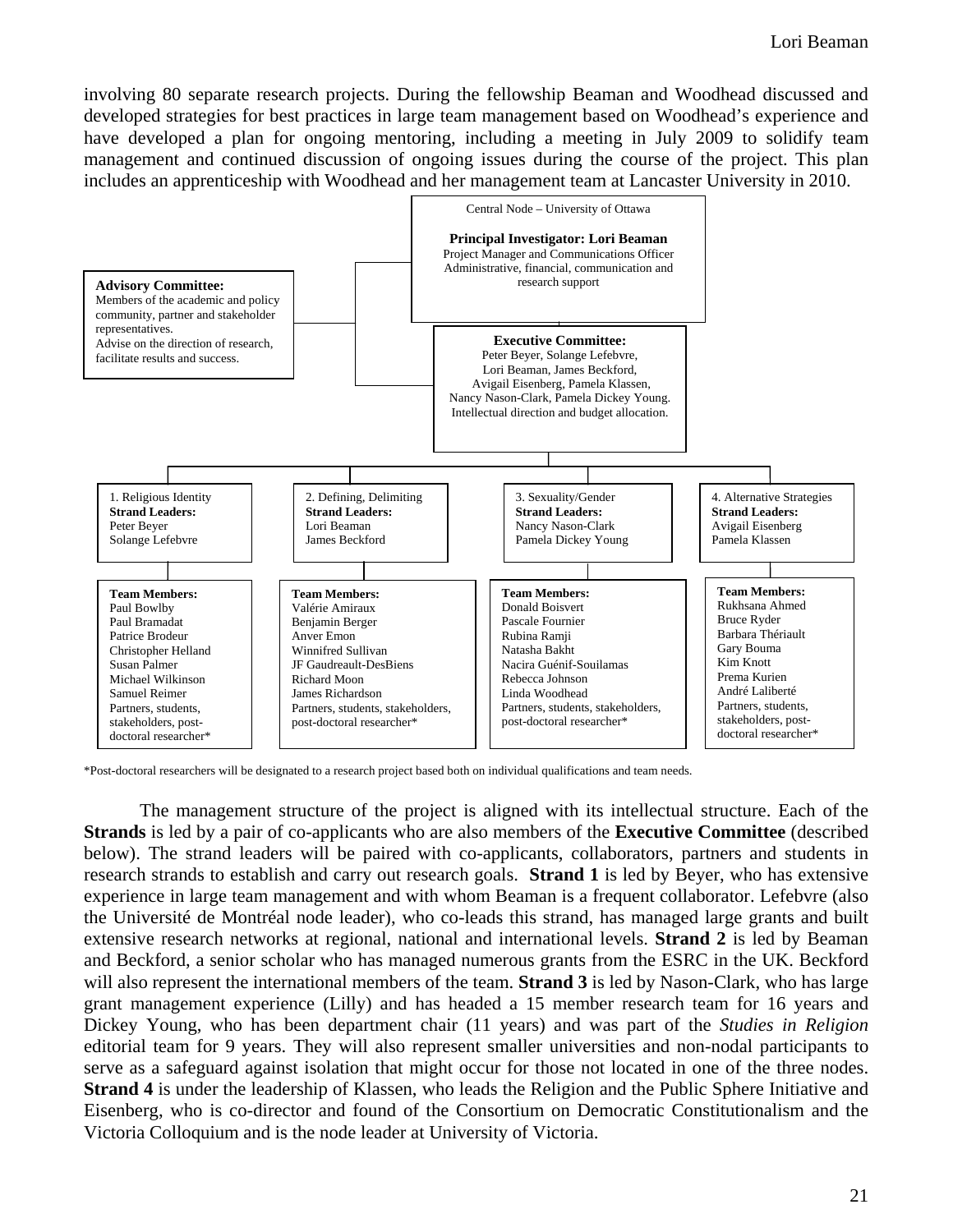Strand leaders will facilitate, monitor and report on the specific research activities of their strand. Each strand leader has experience in directing major research projects funded by SSHRC, Pew, Lilly and the Economic and Social Research Council (UK). Strand leaders will: 1. Coordinate the overall activities of the strand, including establishing an ongoing means of communication for the strand which will take the form of ongoing email listserv, pre-scheduled videoconference/Skype meetings, teleconference meetings, meetings at professional meetings and annual team meetings; 2. Develop, in collaboration with students, collaborators, partners and stakeholders, research design and methods in keeping with the overall plan of research as envisioned by the team and play a key role in the selection of core research projects; 3. Ensure collaboration with all members of the strand; 4. Ensure that partners and stakeholders are involved in research development and dissemination; 5. Communicate regularly with the PI re progress and results; 6. Communicate regularly with other strand leaders to ensure weaving of strands; 7. Develop strategies for student recruiting, involvement and mentoring of students, postdoctoral fellows and junior faculty; 8. Initiate workshops, conferences, and local seminar series which disseminate research results and draw on the expertise of other researchers who have an interest in religion and diversity; 9. Actively and creatively develop strategies for knowledge transfer.

Across this intellectual geography is the physical geography of the project, which is organized around 3 research nodes. **Nodes** will serve as centres of activity for student mentoring, postdoctoral fellows and workshop activities. In addition to the University of Ottawa (at which we have 5 team members), we have two university partners (nodes) where we have an especially strong concentration of team members. At the University of Victoria we have 4 team members who are already part of a working group, Consortium on Democratic Constitutionalism. The node leader is Avigail Eisenberg. At the Université de Montréal 5 team members (4 of whom are research chairs) work on religion and society. Solange Lefebvre is our node leader at the Université de Montréal. Two additional team members, Susan Palmer and Donald Boisvert, are at other institutions in Montréal and will be encouraged to participate in node activities there.

The **Executive Committee**, made up of strand/node leaders and the PI, is responsible for the project's intellectual direction and resource management. The executive committee will hold monthly videoconference/Skype meetings, as well as meeting at the annual team conference. It will manage the budget and continually assess the intellectual direction of the project to ensure a continued focus on the central research questions and themes. A key responsibility is to monitor and facilitate research intensity in order to obtain good value for MCRI research funding. We will also consult regularly with our advisory committee on these issues.

**Day to day management** will be effected by a team comprised of the PI, a project manager and a communications officer. The project manager and the communications officer will provide administrative support and be involved in financial, communication, and research aspects of team management. They will prepare an annual report which documents spending and assesses programme implementation, including an ongoing monitoring of partner/stakeholder-team collaboration. Preparing the report will be an opportunity to reflect on both progress and areas on which the team needs to focus. This in turn will prepare us for our mid-term review and will help to ensure that we are meeting our milestone goals set at the initial meeting. In developing our management structure we have followed best practices guidelines, drawn on the experiences of the strand leaders and PI, and consulted with other MCRI project directors and their staff.

An **Advisory Committee** will be established to oversee the direction of the research, to monitor our progress, and to offer advice and guidance as needed. The committee will be made up of 3-5 members who will be chosen on the basis of their intellectual track records and their abilities to bridge the intellectual-policy divide. The committee will meet annually in conjunction with the team meeting, as well as on a consulting basis by videoconference with the executive committee. We have invited Eileen Barker, who is the chief executive officer of our partner INFORM, to sit on our advisory panel and will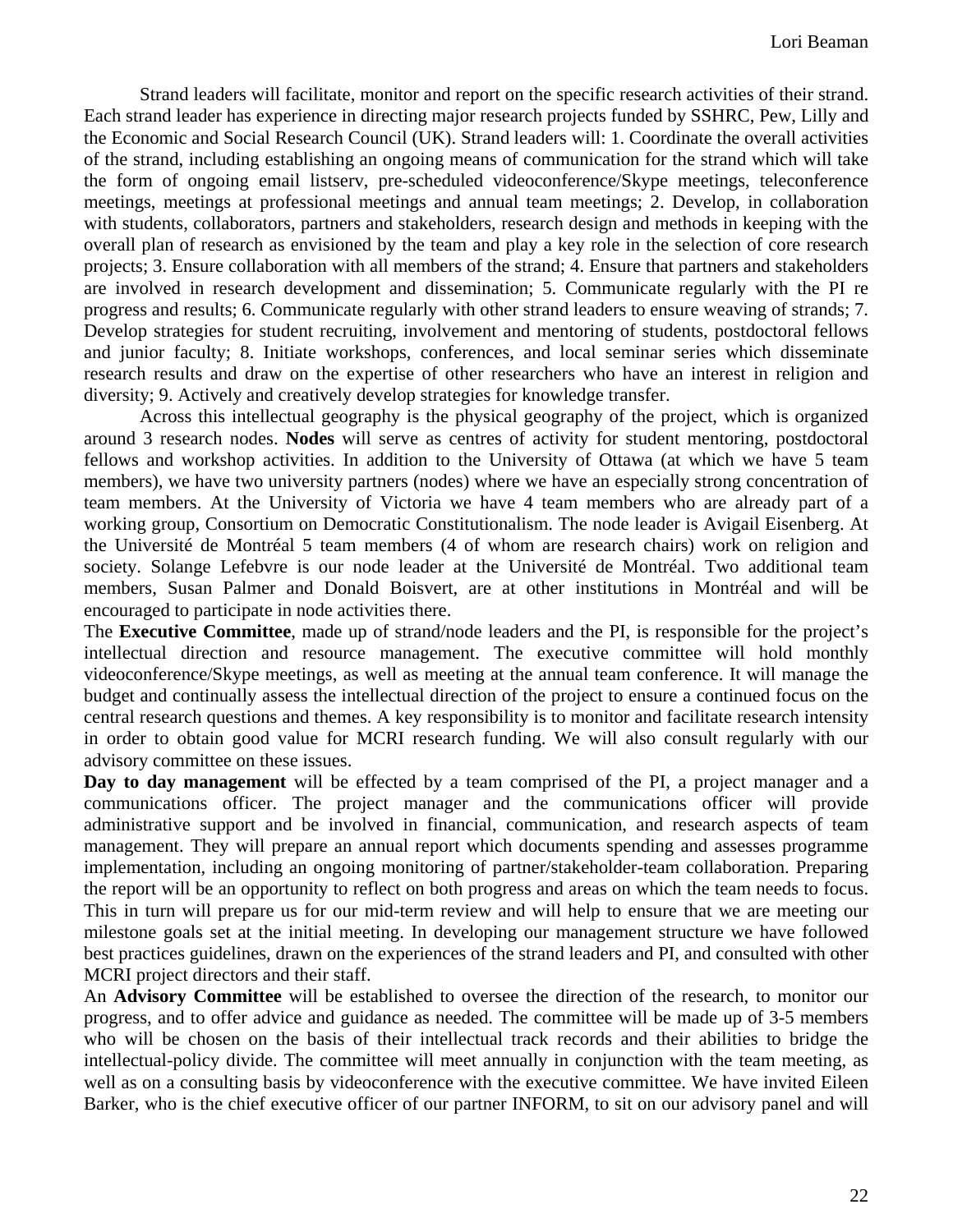select our other members between December 2009 and March 2010. Others names suggested include Will Kymlicka, William Connolly, and Wendy Brown.

We recognize the importance of face-to-face meetings of all team members in both formal and informal settings. We also take seriously the impact extensive travel has on the environment and the possibility that, no matter how carefully we have budgeted, travel costs may escalate to a degree we simply cannot anticipate as we write this application. We have asked team members to think creatively about means of communication and to secure use of institutional resources (videoconference facilities, for example) to facilitate ongoing communication. We will create a blogging platform in which team members can share work in progress. We will encourage team members to use large multidisciplinary annual meetings such as *Congress for the Humanities and Social Sciences* as opportunities for team member meetings in and between strands. We will use the team website to publicize potential meeting venues well in advance as well as to facilitate meeting organization and agenda through "sign up" sheets. We will develop a protocol for team member contact at our first team meeting in April 2010. Our communications officer will play a key role in developing and implementing these strategies.

#### **PARTNERS**

In our conversations and collaborations with our partner organizations it is clear that we share a sense of urgency around the need to develop strategies that better respond to increasing religious diversity. It is precisely here that our research will have a significant public policy impact. We will work with our partners to move beyond tolerance and accommodation to affect a shift in public discourse about religious diversity. Through participation in team conferences as well as ongoing communication, we will work to define core research issues, develop research questions, and enable partners to draw on our research findings in their own work. They will be invited to read drafts and offer comments on our research plans and results. Since our partners are policy makers or are influential in policy making, developing a reciprocal relationship with them will ensure the continuing relevance of our research to the development of public policy as well as build a sense of shared ownership and networking synergy. Frequent communication with team members (including and especially the executive team) will maintain an open dialogue about ongoing shared interests. The importance of this research means that we will be, from the outset, integrally connected to our supporting communities. We will integrate other partner organizations as our project unfolds. Our partners have been involved from the outset of this project and have longstanding links to our team members, often through collaboration in research and policy outcomes. They are key participants in both our research development and dissemination. They include: **Canadian Human Rights Commission** is mandated to develop and conduct information and discrimination prevention programmes, to foster understanding and commitment for achieving a society where human rights are respected in everyday practices. They will draw on our research results and expertise in their projects related to religion. We will develop a student internship programme with them as well as participate in their annual meeting with provincial human rights bodies. **The Metropolis Project** is an international network for comparative research and public policy development on migration, diversity, and immigrant integration in cities in Canada and around the world. They have offered us important opportunities for knowledge transfer, and will draw our research into their research and policy networks. **Ministère de l'Éducation, du Loisir et du Sport (Québec)** is a branch of the Québec provincial government responsible for initiating and monitoring changes to education practices and policy in Québec, based on modifications to the *Education Act.* **Commission des droits de la personne et des droits de la jeunesse (Québec),** constituted under the *Charter of Human Rights and Freedoms* in 1975, the Commission promotes and upholds the principles enunciated in the *Charter* regarding the protection and promotion of human rights, including the rights of children. **Human Rights and Equal Opportunity Commission (Australia)** was established by the Federal Parliament and its goal is to foster greater understanding and protection of human rights in Australia and to address the human rights concerns of a broad range of individuals and groups. Through our research they will link with our other human rights partners on issues of religious diversity. We will work together to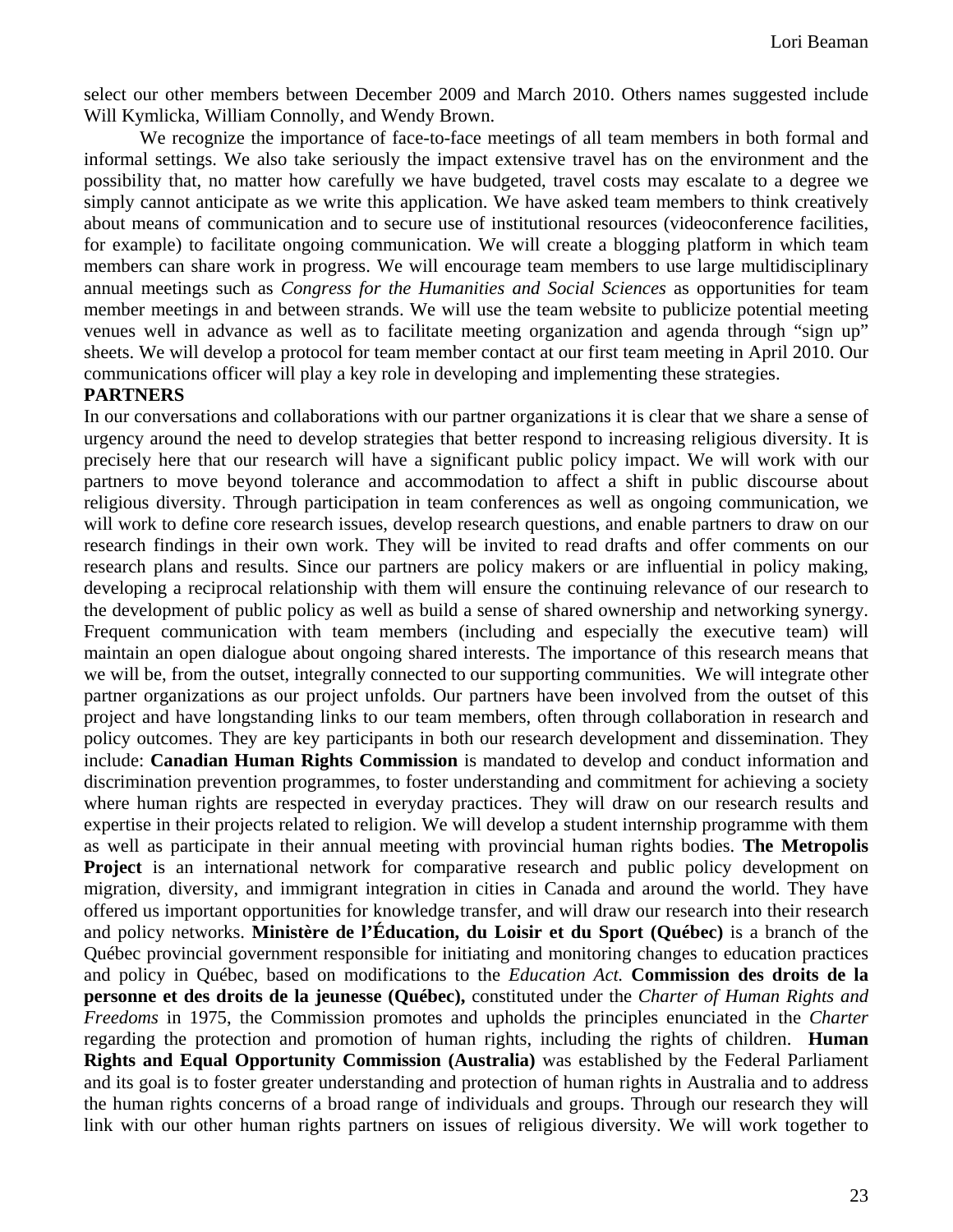create a student internship, and we will partner on research strategy and dissemination. The **Australian Multicultural Foundation** has a commitment to promote awareness among the people of Australia of the diversity of cultures within Australia and the contribution of people from all cultures to the development of Australia; *and* the spread of respect and understanding between cultural groups. We will partner with them on strategies of discourse shifting through a round table discussion and they will use our research to inform their policy work on religious freedom. They will use our research to inform two major initiatives, and we will work together to create a student internship. **Equality and Human Rights Commission (UK)** is a statutory body created to protect, enforce and promote equality across seven protected grounds; age, disability, gender, race, religion and belief, sexual orientation and gender reassignment. The Commission addresses issues of discrimination through a diverse range of practices, including through enforcing the law and influencing the development of law and government policy. **INFORM (**Information Network on New Religious Movements**)** was founded in 1988 by Eileen Barker (one of our advisors) with the help of British Home Office funding and the support of the mainstream churches. The primary aim of INFORM is to provide policy developers and the public with accurate, balanced, up-to-date information about new and/or alternative religious or spiritual movements. It will act as an important liaison with UK policy makers and will host a workshop to that end. It will also offer employment/internship opportunities for our students.

### **STAKEHOLDERS**

Our stakeholder organizations (listed on page 46) such as Statistics Canada, Department of Canadian Heritage and the Policy Research Initiative represent key players in the development of diversity management policy. Others, such as Human Rights Without Frontiers and the American Civil Liberties Union are important voices in the global monitoring of human rights issues around religion and diversity. We will collaborate with our stakeholders in the sharing and dissemination of research findings based on their goals and needs as they relate to religious diversity.

**Student Training and Mentorship:** Student involvement in this project is essential. Students will have formal affiliation status; belong to the student caucus; and be involved in all aspects of the research process. Student training includes**: (1)** A workshop, led by senior members of the research team, composed of three time spaced thematic components: research design, knowledge transfer (teaching and community), results dissemination (conference and publication) components. We will run this workshop twice during the course of the project. Students will participate in each component of the workshop, which is modeled after the Young Scholars in American Religion initiative in which the PI participated early in her career. **(2)** Dissertation research stipends to support research related to the goals of this project. **(3)** Research assistance opportunities which include full participation in the intellectual life of the team, including opportunities to work across strands with a variety of team members. **(4)** We will encourage students both to co-author publications with team members as well as to carve out their own research projects. Students will present their ideas in team, strand meetings and workshops, as well as in the student caucus and at student-organized interdisciplinary seminars at their home institutions. **(5)** Undergraduate students will be involved in the work of the team through summer internships with team members and to present their honours theses where appropriate. We will provide mentoring opportunities to graduate students by partnering a graduate student, a team member and an undergraduate student. **(6)** We will run a pilot project for an undergraduate course that draws on the results of this project simultaneously at the University of Ottawa and at the University of New Brunswick. The course will be co-taught by a team member and a PhD student affiliate, who will thereby develop knowledge transfer and teaching skills. This teaching apprenticeship model will be developed as a transmittable package to other team members for their use at their institutions. **(7)** We will use Web 2.0 technologies to develop a transportable module linking students studying religion and society (multidisciplinary) into conversation with each other. As a complement to this exercise we will invite our partners to support an annual essay prize open to students in these courses. **(8)** We will work with our partners and stakeholders to develop opportunities for our student affiliates, including